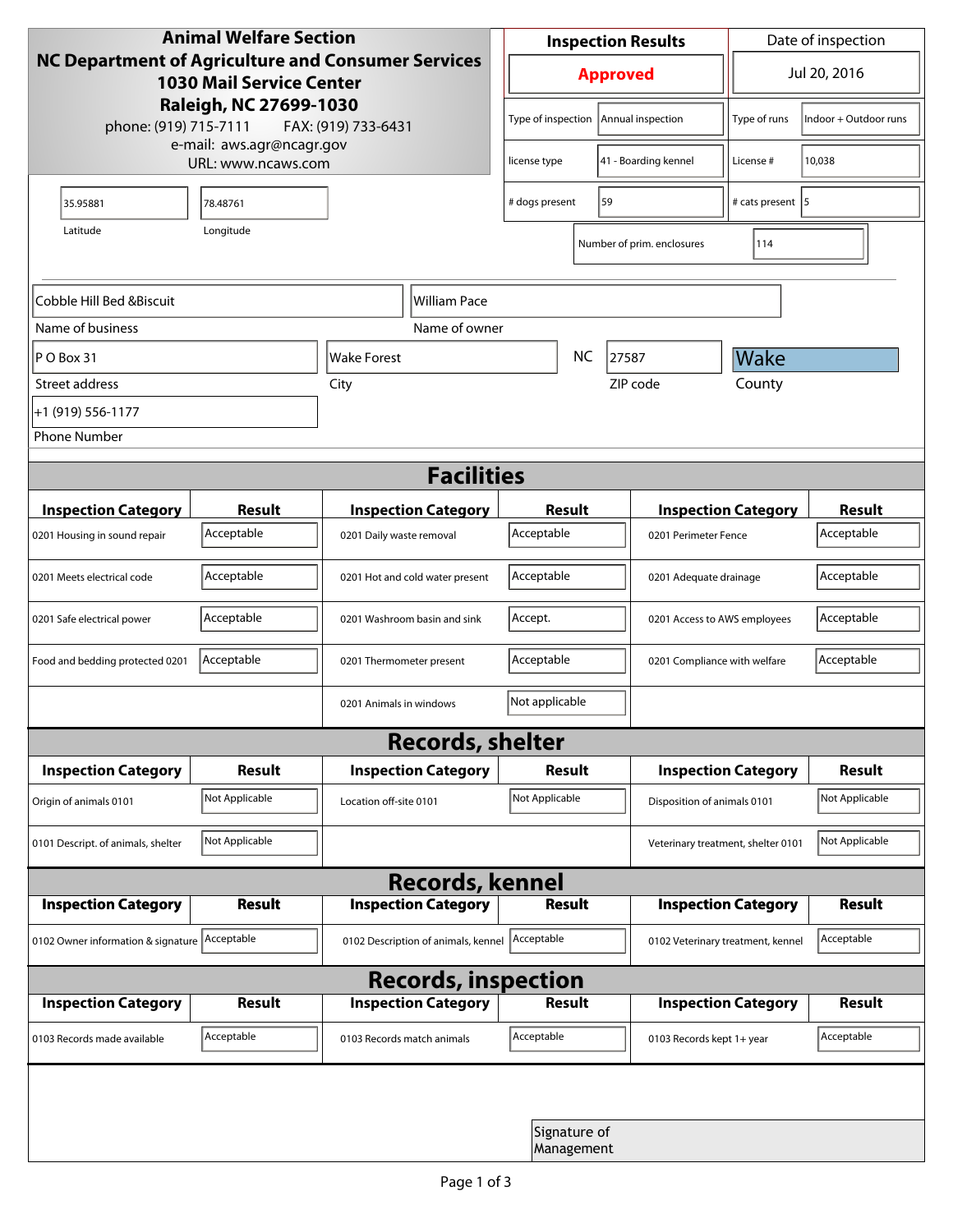| <b>Animal Welfare Section, NCDA&amp;CS</b> |               |                                                             | <b>Inspection Results</b>       |                                     | Date of inspection |                |  |
|--------------------------------------------|---------------|-------------------------------------------------------------|---------------------------------|-------------------------------------|--------------------|----------------|--|
| Inspection Report, continued               |               |                                                             | Jul 20, 2016<br><b>Approved</b> |                                     |                    |                |  |
|                                            |               |                                                             |                                 |                                     |                    | <b>NC</b>      |  |
| Cobble Hill Bed & Biscuit                  |               | <b>William Pace</b>                                         |                                 | <b>Wake Forest</b>                  |                    |                |  |
|                                            |               | <b>Indoor facilities</b>                                    |                                 |                                     |                    |                |  |
| <b>Inspection Category</b>                 | Result        | <b>Inspection Category</b>                                  | Result                          | <b>Inspection Category</b>          |                    | <b>Result</b>  |  |
| 0202 Ambient temperature, indoor           | Acceptable    | 0202 Ventilation, indoor                                    | Acceptable                      | Acceptable<br>0202 Lighting, indoor |                    |                |  |
| 0202 Imperv./Sanitary surf., indoor        | Acceptable    | 0202 Drainage, indoor                                       | Acceptable                      |                                     |                    |                |  |
|                                            |               | <b>Outdoor facilities</b>                                   |                                 |                                     |                    |                |  |
| <b>Inspection Category</b>                 | Result        | <b>Inspection Category</b>                                  | Result                          | <b>Inspection Category</b>          |                    | <b>Result</b>  |  |
| 0203 Impervious surfaces, outdoor          | Acceptable    | 0203 Housing, 1 per animal                                  | Acceptable                      | 0203 Protection from elements       |                    | Acceptable     |  |
| 0203 Owner advised, outdoor                | Acceptable    | 0203 Drainage, outdoor                                      | Acceptable                      |                                     |                    |                |  |
|                                            |               | <b>Primary enclosures</b>                                   |                                 |                                     |                    |                |  |
| <b>Inspection Category</b>                 | Result        | <b>Inspection Category</b>                                  | Result                          | <b>Inspection Category</b>          |                    | Result         |  |
| 0204 Drainage prev. cross contam.          | Acceptable    | 0204 Fence height >= 5 feet                                 | Acceptable                      | 0204 1:10 ratio, person: human      |                    | Acceptable     |  |
| 0204 Surf. impervious to moisture          | Acceptable    | 0204 Enclosure is escape proof                              | Acceptable                      | 0204 Cats, $>=$ 4 sq. ft. / adult   |                    | Acceptable     |  |
| 0204 Prevent contact with wood             | Acceptable    | 0204 Solid resting surface                                  | Acceptable                      | 0204 Cats, $<= 12$ / enclosure      |                    | Acceptable     |  |
| 0204 Enclosures in sound repair            | Acceptable    | 0204 Cats, raised resting surface                           | Acceptable                      | 0204 Cats, 1 litter pan / 3 adults  |                    | Acceptable     |  |
| 0204 Size of enclosure                     | Acceptable    | 0204 Dogs, supervision if > 4                               | Acceptable                      |                                     |                    |                |  |
|                                            |               | <b>Feeding</b>                                              |                                 |                                     |                    |                |  |
| <b>Inspection Category</b>                 | <b>Result</b> | <b>Inspection Category</b>                                  | Result                          | <b>Inspection Category</b>          |                    | <b>Result</b>  |  |
| 0205 Feeding, 1x / day, adult              | Acceptable    | 0205 Feeding, 1 bowl / adult                                | Acceptable                      | 0205 Feeding, commercial food       |                    | Acceptable     |  |
| 0205 Feeding, bowl in good repair          | Acceptable    | 0205 Feeding, quality food                                  | Acceptable                      | 0205 Feeding, bowl is protected     |                    | Acceptable     |  |
| 0205 Feeding, 2x / day, young              | Acceptable    |                                                             |                                 |                                     |                    |                |  |
|                                            |               | <b>Watering</b>                                             |                                 |                                     |                    |                |  |
| <b>Inspection Category</b>                 | <b>Result</b> | <b>Inspection Category</b>                                  | Result                          |                                     |                    |                |  |
| 0206 Watering, continuous access           | Acceptable    | 0206 Watering, bowl in good repair                          | Acceptable                      |                                     |                    |                |  |
|                                            |               | <b>Sanitation/Employees/Classification &amp; Separation</b> |                                 |                                     |                    |                |  |
| <b>Inspection Category</b>                 | <b>Result</b> | <b>Inspection Category</b>                                  | Result                          | <b>Inspection Category</b>          |                    | <b>Result</b>  |  |
| 0207 Waste removal 2x / day                | Acceptable    | 0207 Grounds overgrown                                      | Acceptable                      | 0207 Young given social interact.   |                    | Not Applicable |  |
| 0207 Animals removed while clean           | Acceptable    | 0207 Pest Control                                           | Acceptable                      | 0207 Species separated              |                    | Acceptable     |  |
|                                            |               |                                                             | Signature of<br>Management      |                                     |                    |                |  |